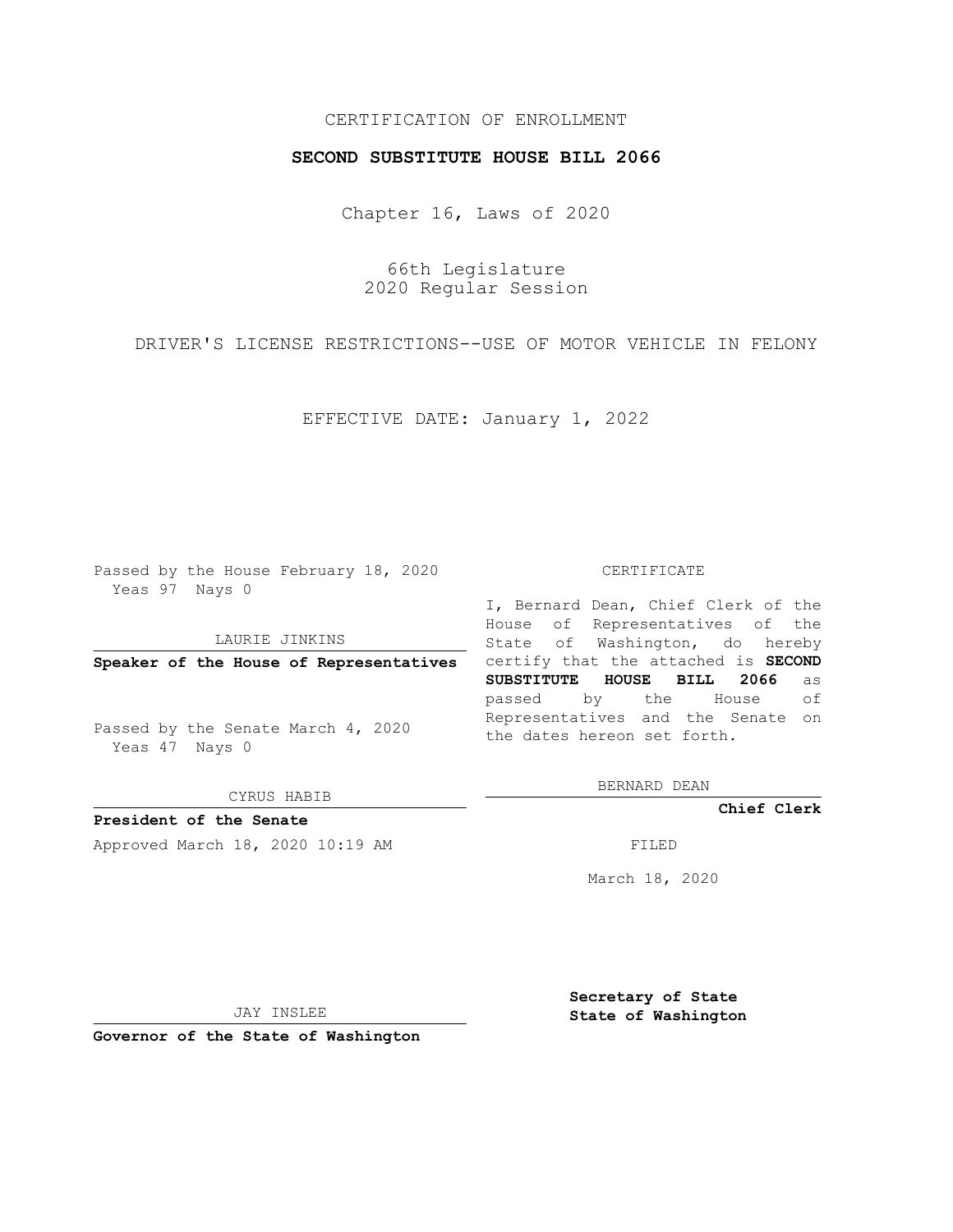## **SECOND SUBSTITUTE HOUSE BILL 2066**

Passed Legislature - 2020 Regular Session

**State of Washington 66th Legislature 2020 Regular Session**

**By** House Transportation (originally sponsored by Representatives Davis, Pellicciotti, Goodman, Appleton, Sutherland, Graham, Klippert, Leavitt, and Pollet)

READ FIRST TIME 02/11/20.

1 AN ACT Relating to restrictions on driver's licenses associated 2 with certain criminal offenses; amending RCW 46.20.285; and providing 3 an effective date.

4 BE IT ENACTED BY THE LEGISLATURE OF THE STATE OF WASHINGTON:

5 **Sec. 1.** RCW 46.20.285 and 2005 c 288 s 4 are each amended to read as follows:6

 The department shall revoke the license of any driver for the period of one calendar year unless otherwise provided in this section, upon receiving a record of the driver's conviction of any of the following offenses, when the conviction has become final:

11 (1) For vehicular homicide the period of revocation shall be two 12 years. The revocation period shall be tolled during any period of 13 total confinement for the offense;

14 (2) Vehicular assault. The revocation period shall be tolled 15 during any period of total confinement for the offense;

 (3) Driving a motor vehicle while under the influence of intoxicating liquor or a narcotic drug, or under the influence of any other drug to a degree which renders the driver incapable of safely driving a motor vehicle, for the period prescribed in RCW 46.61.5055;